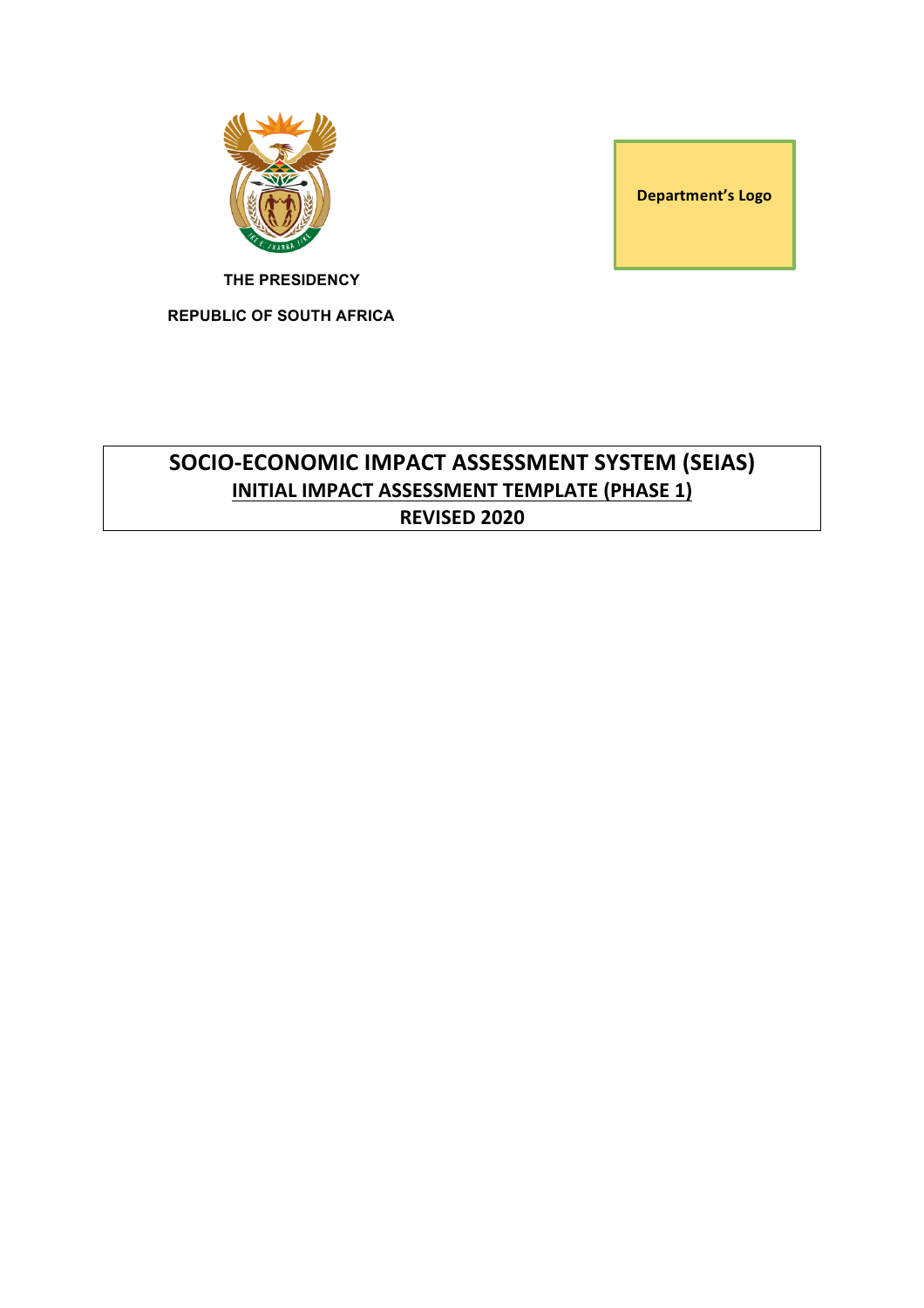#### The Initial Impact Assessment [Insert the Name of the Policy/Bill/Regulations/Other]

The Initial Impact Assessment aims to ensure that the policy is on the right track by requiring evaluation of alternative approaches. It should help drafters avoid finalising an inappropriate solution because they moved too quickly to select a strategy without adequately analysing the roots of the problem and considering alternative measures. It should facilitate a brainstorm about issues involved in the problem and full range of alternatives to deal with them.

### 1. The problem/ Theory of Change

- 1.1. What is the **social or economic problem** that you are trying to solve?
- 1.2. What are the main causes of the problem? That is why the problem arise and why does it persist?

| <b>Identified Problem</b> | <b>Main Causes of the Problem</b> | Why does it persist as a problem? |
|---------------------------|-----------------------------------|-----------------------------------|
|                           |                                   |                                   |
|                           |                                   |                                   |
|                           |                                   |                                   |
|                           |                                   |                                   |

1.3. Whose behaviours give rise to the problem, and why does that behaviour arise? Remember that several groups including some in government may contribute to the identified problem. Their behaviour may arise amongst others because the current rules are inappropriate; because they gain economically from the behaviour; or because they are convinced that they are doing the right thing. Identifying behaviours that cause the problem should point to the behaviours that must be changed in order to achieve the desired solution.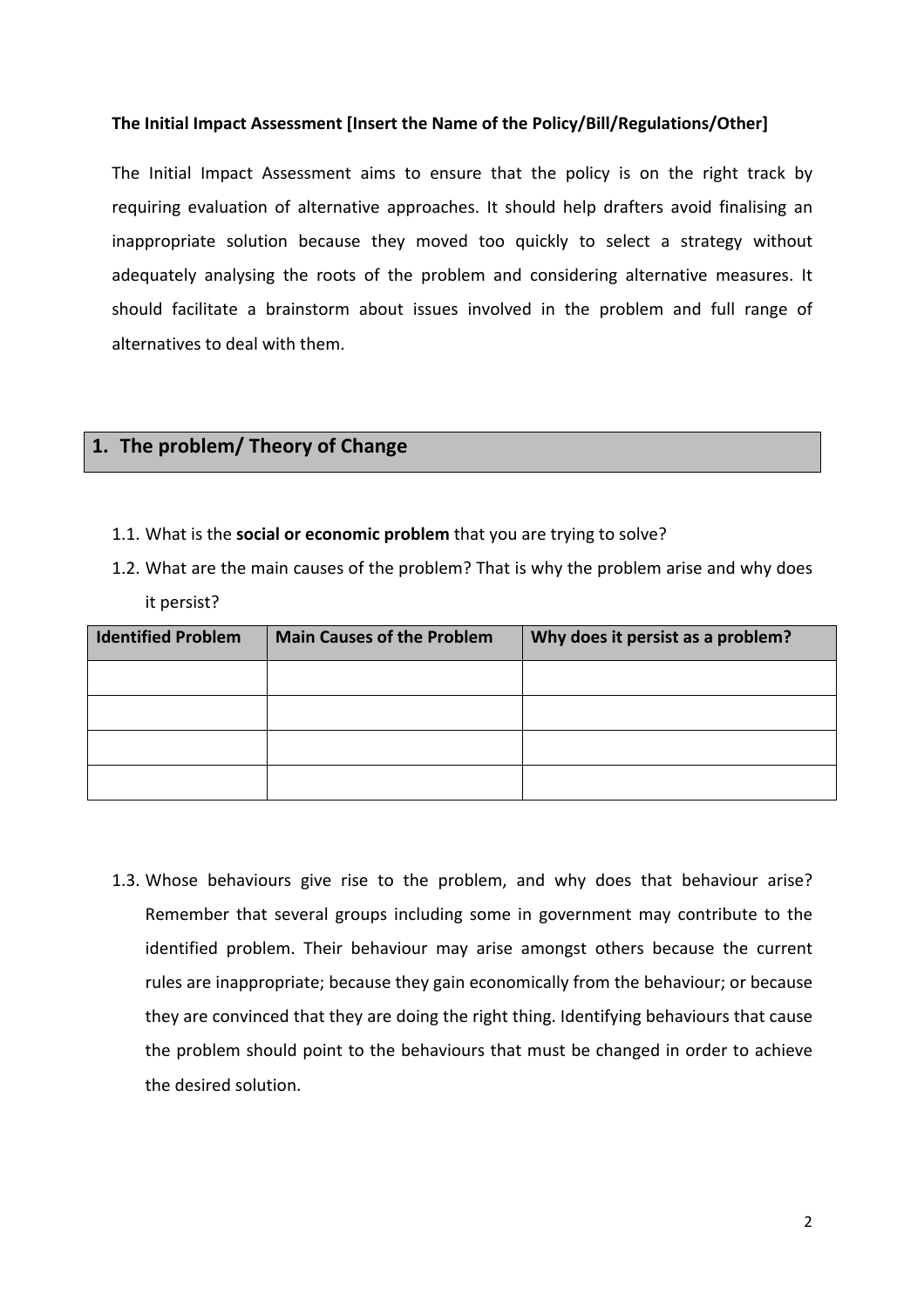| <b>Identified Problem</b> | <b>Behaviour giving rise</b><br>to the identified<br>problem | <b>Groups whose</b><br>behaviour give rise to<br>the identified<br>problem? | Why does the behaviour<br>arise? |
|---------------------------|--------------------------------------------------------------|-----------------------------------------------------------------------------|----------------------------------|
|                           |                                                              |                                                                             |                                  |
|                           |                                                              |                                                                             |                                  |

- 1.4. Please explain why implementation of the existing policies/ laws/regulations or any proposals are not effective in addressing identified problems.
- 1.5. Identify the major social and economic groups affected by the problem, and how are they affected. Who benefits and who loses from the current situation? Be mindful of the vulnerable groups (Women, Youth, Children, People with Disabilities), Low **income groups, Rural Households and Small Enterprises.**

| <b>Identified Problem</b> | <b>Groups (Social/</b><br>Economic) | How are they affected<br>by the identified<br>problem? | Are they benefitting or<br>losing from the current<br>situation? |
|---------------------------|-------------------------------------|--------------------------------------------------------|------------------------------------------------------------------|
|                           |                                     |                                                        |                                                                  |
|                           |                                     |                                                        |                                                                  |
|                           |                                     |                                                        |                                                                  |
|                           |                                     |                                                        |                                                                  |
|                           |                                     |                                                        |                                                                  |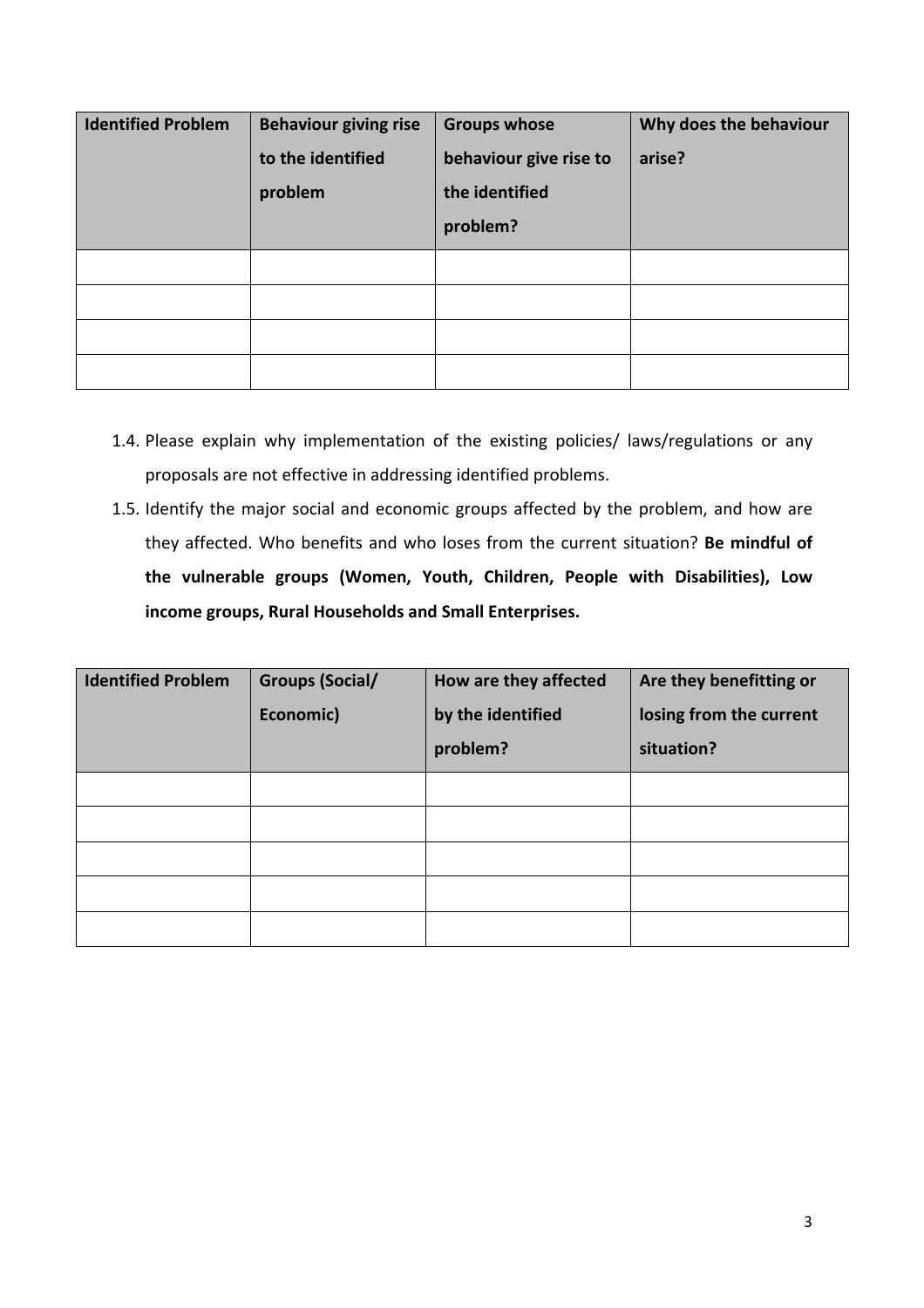1.6. Which of below Seven (7) national priorities are negatively affected by the identified problem? 

|    | <b>National Priority</b>              | How is the priority negatively affected by the |
|----|---------------------------------------|------------------------------------------------|
|    |                                       | identified problem?                            |
|    | 1. Economic Transformation and Job    |                                                |
|    | Creation                              |                                                |
|    | 2. Education, Skills and Health       |                                                |
| 3. | Consolidating the Social Wage through |                                                |
|    | reliable and quality Basic Services   |                                                |
|    | 4. Spatial Integration, Human         |                                                |
|    | Settlements and Local Government      |                                                |
| 5. | Social Cohesion and Safe Communities  |                                                |
| 6. | Building a Capable, Ethical and       |                                                |
|    | Developmental State                   |                                                |
|    | 7. A better Africa and World          |                                                |

## **2. Options**

- 2.1. Describe least three options for addressing the identified problem, including (a) your preferred proposal, and (b) an option that does not involve new or changed regulation (baseline or existing option)
	- a)
	- b)
- 2.2. Are the proposed options linked to other existing government laws or regulations and what are the gaps / limitations of those existing ones to address your identified problem?

| Government<br>legislative<br>prescripts | Custodian<br>department / units<br>within your<br>department | <b>Areas of Linkages</b> | What are the<br>limitations of existing<br>prescripts? |
|-----------------------------------------|--------------------------------------------------------------|--------------------------|--------------------------------------------------------|
|                                         |                                                              |                          |                                                        |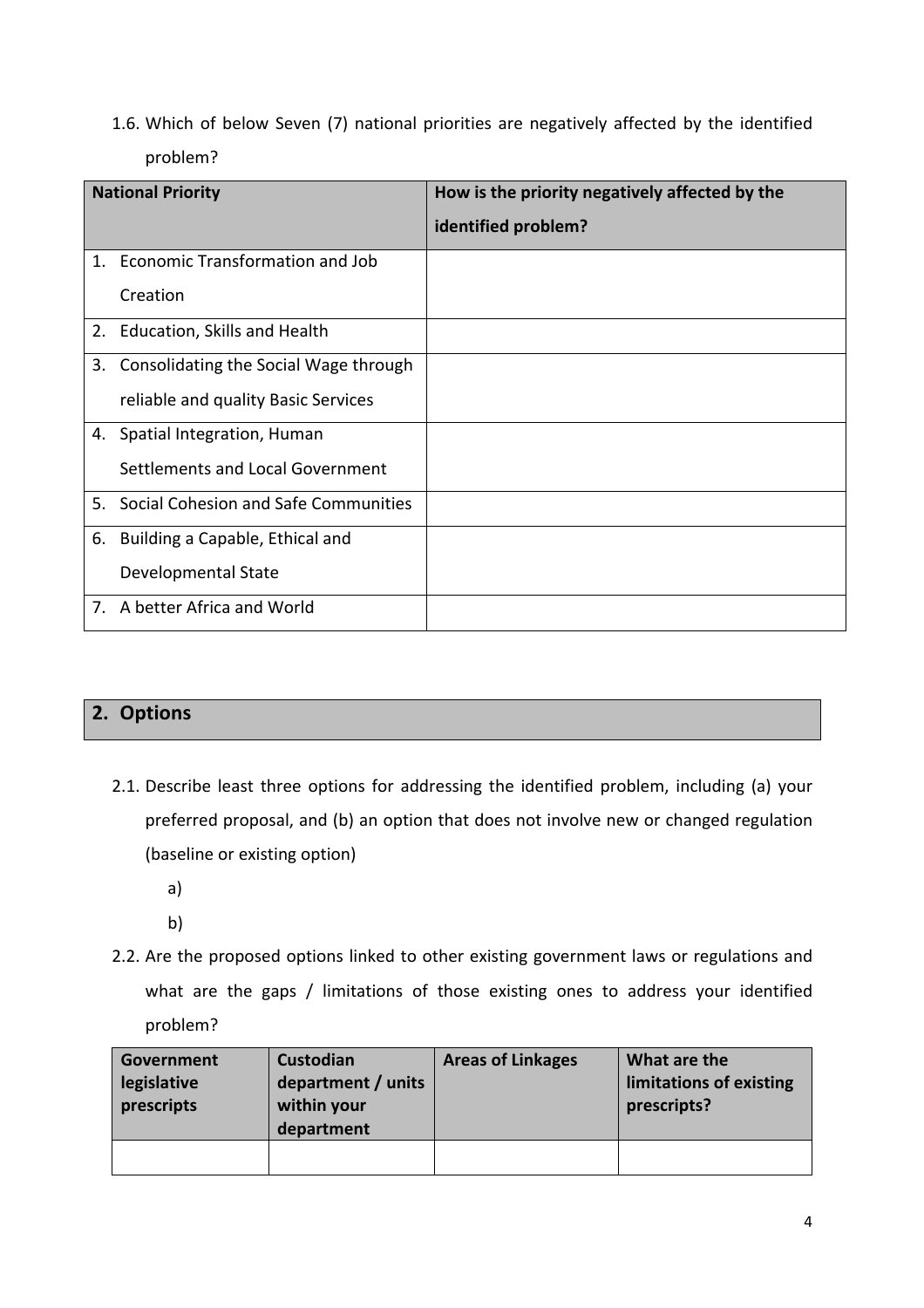2.3. What social groups would gain and which would lose most from the each of the three or above options? Consider specifically the implications for the households earning less; micro and small business; black people, youth and women; and rural development.

| Option | <b>Main Beneficiaries</b> | <b>Main Cost bearers</b> |
|--------|---------------------------|--------------------------|
| a      |                           |                          |
| b      |                           |                          |
| C      |                           |                          |

2.4. For each option, describe the possible implementation costs, compliance costs and the desired outcomes, listing who would bear the costs or, in case of the outcomes, enjoy the benefits.

| <b>Option</b> | <b>Implementation costs</b> | <b>Compliance costs</b> | <b>Desired Outcomes</b><br>(Benefits) |
|---------------|-----------------------------|-------------------------|---------------------------------------|
| a)            |                             |                         |                                       |
| $\mathsf{b}$  |                             |                         |                                       |
| C)            |                             |                         |                                       |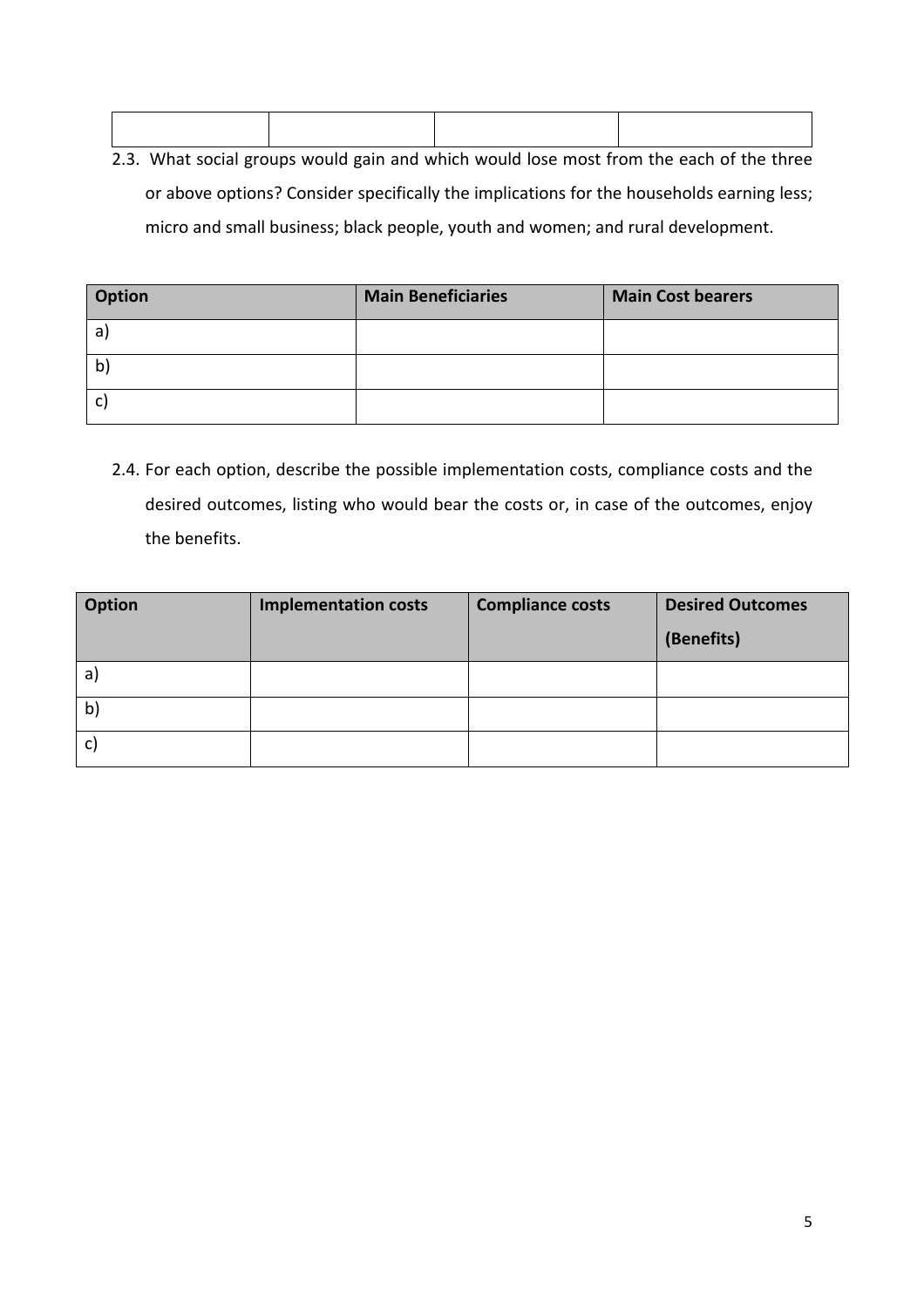2.5. Based on the above table on costs and benefits, describe how different options would contribute to or detract from the national priorities. Remember this is a think-tool, so explore the issues freely.

|    | <b>Priority</b>          | <b>Option 1</b> | <b>Option 2</b> | <b>Option 3</b> |
|----|--------------------------|-----------------|-----------------|-----------------|
|    | 1. Economic              |                 |                 |                 |
|    | Transformation and       |                 |                 |                 |
|    | <b>Job Creation</b>      |                 |                 |                 |
|    | 2. Education, Skills and |                 |                 |                 |
|    | Health                   |                 |                 |                 |
| 3. | Consolidating the        |                 |                 |                 |
|    | Social Wage through      |                 |                 |                 |
|    | reliable and quality     |                 |                 |                 |
|    | <b>Basic Services</b>    |                 |                 |                 |
|    | 4. Spatial Integration,  |                 |                 |                 |
|    | <b>Human Settlements</b> |                 |                 |                 |
|    | and Local Government     |                 |                 |                 |
| 5. | Social Cohesion and      |                 |                 |                 |
|    | <b>Safe Communities</b>  |                 |                 |                 |
|    | 6. Building a Capable,   |                 |                 |                 |
|    | <b>Ethical and</b>       |                 |                 |                 |
|    | Developmental State      |                 |                 |                 |
|    | 7. A better Africa and   |                 |                 |                 |
|    | World                    |                 |                 |                 |

2.6. Describe the potential risks that could threaten implementation of each option and indicate what can be done to mitigate the identified risks.

| <b>Option</b> | <b>Potential Risks</b> | <b>Mitigation Measures</b> | Comments |
|---------------|------------------------|----------------------------|----------|
| a l           |                        |                            |          |